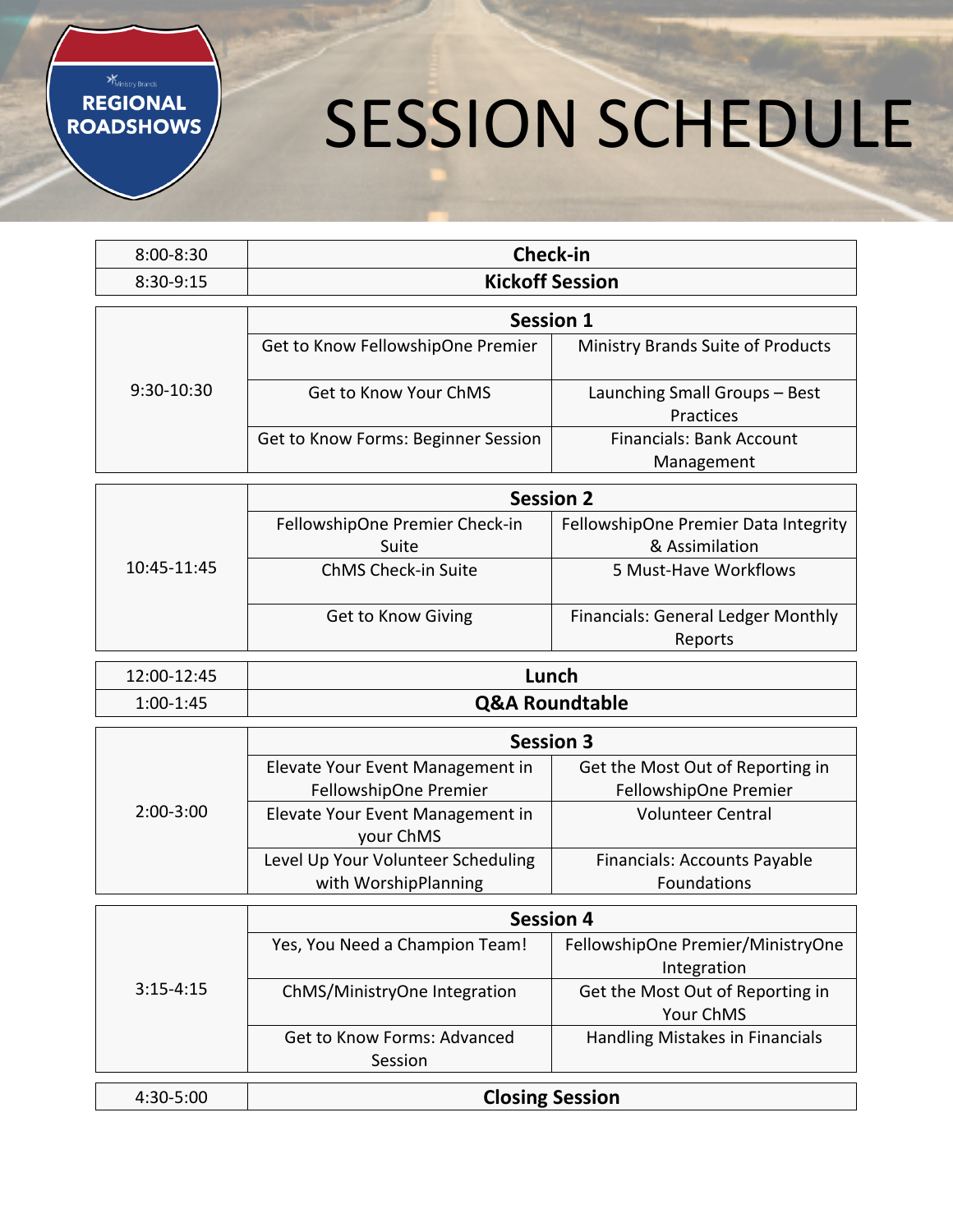## SESSION DESCRIPTIONS

## *FellowshipOne Premier Sessions:*

#### **Get to Know FellowshipOne Premier**

**Winistry Brands REGIONAL ROADSHOWS** 

> When you think of FellowshipOne, do you think it only does the features related to your role? Are you looking to see what other great features FellowshipOne has to offer? Then this is the session for you. Let's look at many of the GREAT features of FellowshipOne Premier - whether you're a brand-new user or you're looking to learn more, you won't want to miss this session! **Session Features: FellowshipOne Premier portal**

#### **FellowshipOne Premier Data Integrity & Assimilation**

Behind every number you see in FellowshipOne is a name. These numbers and names tell a story… but is it telling an accurate story? This session will focus on the data and processes needed to create and manage an effective engagement process, from first-time guests to longtime members and more.

**Session Features: People, Reporting, Attributes, Mass Email, Mass Texting, Forms**

#### **Elevate Your Event Management in FellowshipOne Premier**

Managing an event is more than just creating a registration form. In this session we will guide you through event management in FellowshipOne Premier, from Setup and Signup all the way through Follow Up.

**Session Features: People, Ministry, Reporting, Check-in, Mass Email, Mass Texting, Forms, MinistryOne**

#### **FellowshipOne Premier/MinistryOne Integration**

Does your church need a mobile app? Did you know that we provide a mobile app that integrates with your church management system and online giving? Enter MinistryOne. From event registrations to check-in and contacts, MinistryOne make FellowhsipOne more mobile and helps you better engage with your congregation. Join this session to learn how to integrate the MinistryOne app to FellowshipOne today!

**Session Features: MinistryOne, Check-in, Forms, FellowshipOne Giving, People**

#### **FellowshipOne Premier Check-in Suite**

Check-in with FellowshipOne Premier is so much more than just printing a name tag for your children's ministry. It's a fully comprehensive system that allows you to keep track of room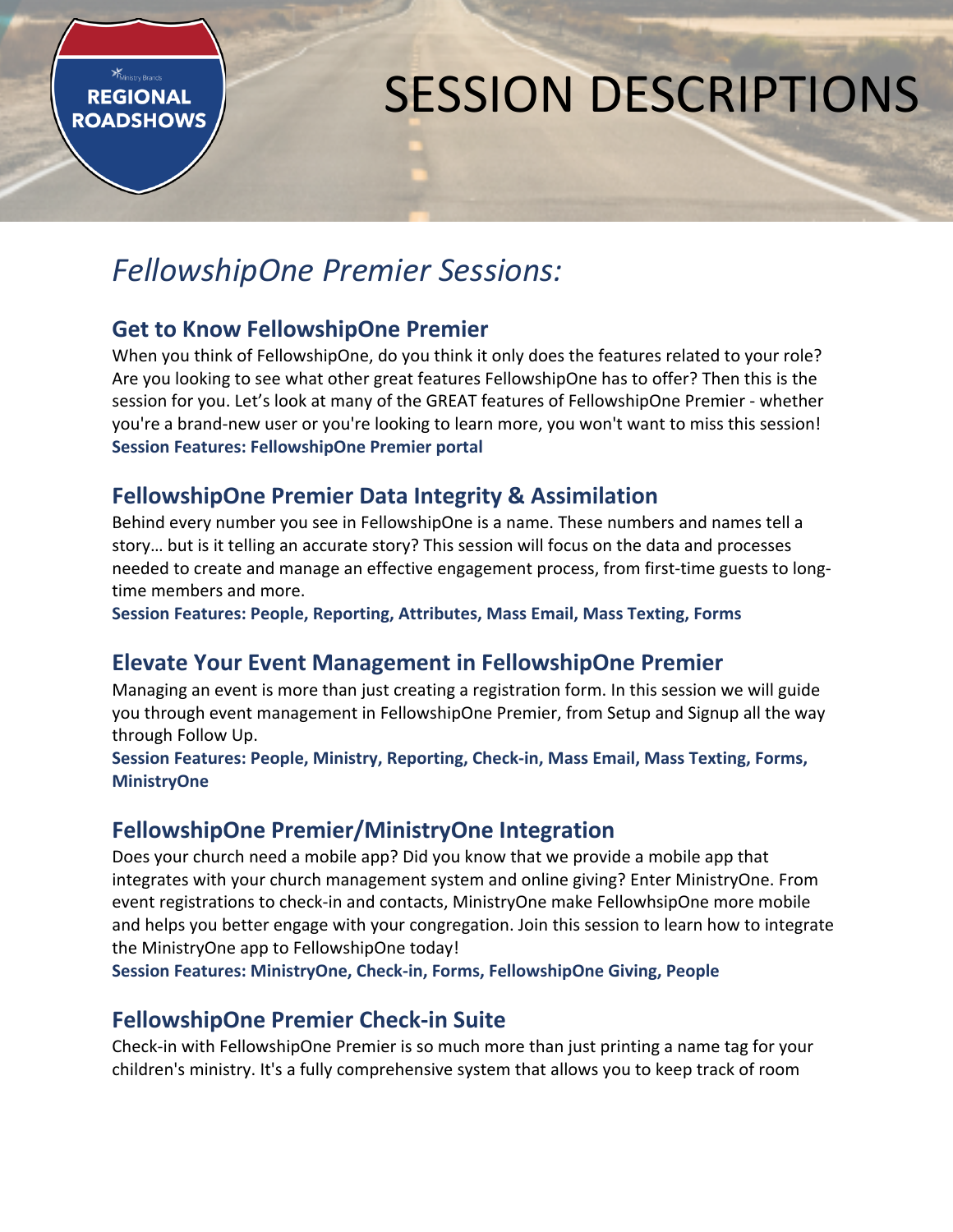capacity, volunteer placement, work with mobile check-in, and so much more. Our full Check-in suite allows you to go beyond the physical check-in station. Let us show you how. **Session Features: PC Check-in, iPad Check-in, Mobile Check-in, Teacher, Coordinator**

#### **Get the Most Out of Reporting in FellowshipOne Premier**

Traditional reports are great, but are you familiar with the many other ways to get information out of FellowshipOne? Come to this session and learn how to generate reports using our Report Library, Insights, and our new Export features within FellowshipOne. **Session Features: Export/Reporting Tool, People Query, Reports, Insights**

## *ChMS Sessions:*

#### **Get to Know Your ChMS**

Are you new to using your ChMS or wanting to learn more about the different features it has to offer? Then this session is for you. Get a beginning-to-end overview of all that the software has to offer, whether you're a brand new user or you're looking to learn more.

#### **ChMS Check-in Suite**

The check-in suite has the flexibility you need to meet all your engagement tracking needs. Learn more about physical check-in, putting check-in in the hands of your congregation with mobile check-in, and online attendance tracking.

**Session Features: MinistryOne Mobile Check-in, Self Check-in, App Check-in, iOS Check-in, Online Attendance Tracking, Desktop Check-in**

#### **Elevate Your Event Management in Your ChMS**

Managing an event is more than just creating a registration form. In this session we will guide you through event management in your ChMS, from Setup and Signup all the way through Follow Up.

**Session Features: Forms, Check-in, Profiles, Workflows, Giving, MinistryOne**

#### **ChMS/MinistryOne Integration**

Does your church need a mobile app? Did you know that we provide a mobile app that integrates with your church management system and online giving? Enter MinistryOne. From event registrations to check-in and contacts, MinistryOne makes your ChMS more mobile and helps you better engage with your congregation. Join this session to learn how to integrate the MinistryOne app today!

**Session Features: MinistryOne, Calendar, Groups Integration, Check-in, Forms, Online Directory**

#### **5 Must Have Workflows**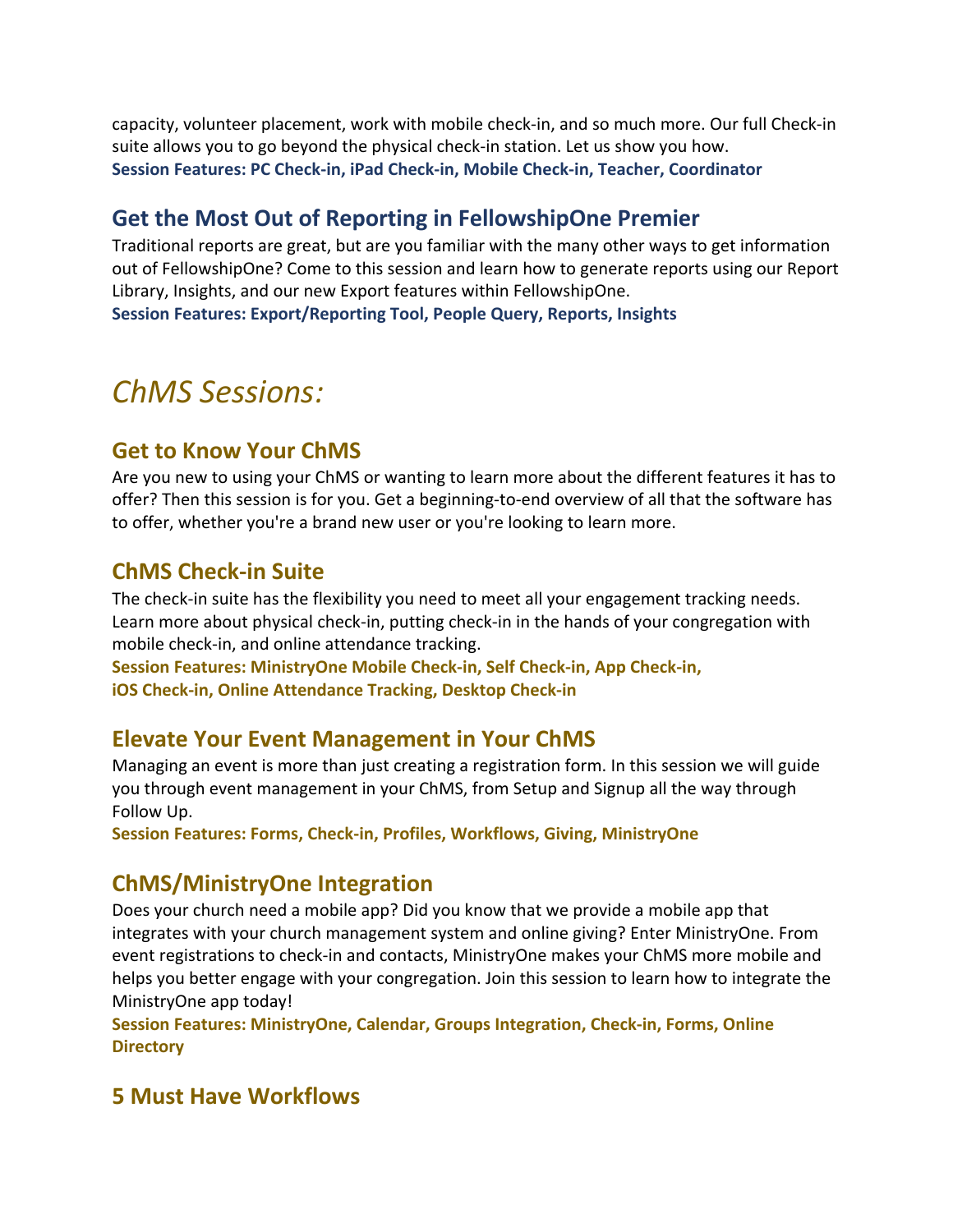When it comes to using your ChMS, we want to help you work smarter, not harder by using Workflows. In this session, we'll show you five of our favorite Workflows to help you capture data, automate ministry processes to save administrative time, better communicate with and engage your members, and more.

**Session Features: Workflows**

#### **Get the Most Out of Reporting in Your ChMS**

Reporting is easy when you know what you want and where to find it. Whether it be on screen reporting, typical printouts, or dashboards, this session will show you how to find the data you are looking for in your ChMS.

**Session Features: Query Builder, Dashboards, Advanced Search, Groups, Reports**

## *FellowshipOne Financials Sessions:*

#### **Financials: Bank Account Management**

When it comes to working with Financials, one of the most foundational topics is Bank Account Management. In this session, we'll make sure you leave knowing how to work with Balances, reconcile to the Bank, reconcile to the General Ledger, and more. Whether you're a brand-new user or looking to learn more, this Financials session is a great place to start. **Session Features: General Ledger, Bank Account Management, Balances**

#### **Financials: General Ledger Monthly Reports**

Has looking at your General Ledger Monthly Reports ever left you feeling a little lost? Not to worry – this informative session will help you learn more about these Reports and so you can start running them with confidence. We'll cover everything from setting your Report Preferences to the most common reports you're likely to use to our tried-and-true best practices. You won't want to miss it!

**Session Features: Report Filters, Detail Ledger, Statement of Financial Position, Budgeted Financial Statement**

#### **Financials: Accounts Payable Foundations**

Get ready to learn more about Accounts Payable than you ever have before! In this session, you'll hear our Financials expert talk about entering transactions, recurring payments, payment processing, undoing unpaid invoices, and more.

**Session Features: Accounts Payable, Transactions, Voids, Recurring Payments**

#### **Handling Mistakes in Financials**

You're only human. Mistakes happen. But after coming to this helpful session, those mistakes will happen far less often. During this can't-miss session, you'll learn what the most common mistakes are when setting up and posting and more importantly, how to avoid them. We'll also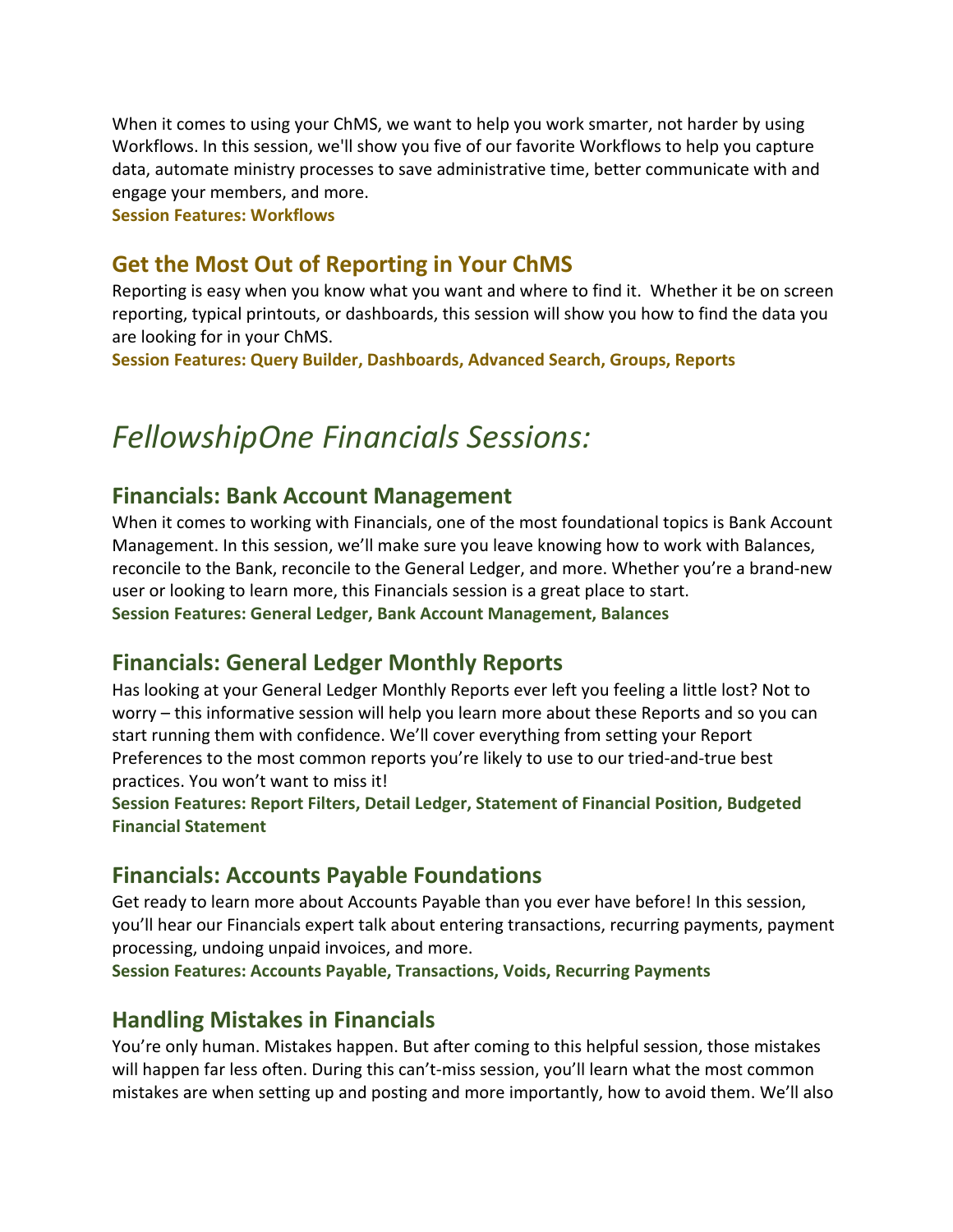show you how to correct some of the most common mistakes like if you used the wrong bank account, entered the wrong year, and how to reverse journal entries. **Session Features: Financials, Journal Entries, Accounts Payable**

## *FellowshipOne General Sessions:*

#### **Ministry Brands Suite of Products**

Integration is a hot topic, but what does it actually mean? And when it comes to integration, are you aware of all the options available to help you more efficiently run your church and ministries? In this session, we'll show you the value of the entire Ministry Brands suite of products and how you can easily leverage integration with them today.

**Session Features: FellowshipOne Premier, FellowshipOne Go, Sharefaith, WorshipPlanning, Giving, Protect My Ministry, MinistryOne, Shelby, ChurchStreaming**

#### **Yes, You Need a Champion Team!**

The most effective churches have reliable, actionable, ministry information in their FellowshipOne ChMS. What's their secret? They've setup a Champion Team. Each major ministry within the church is represented on their Champion Team. Working together, this team clarifies their unique ministry information and how it is made available in FellowshipOne. Setting up your Champion Team will bring all your ministry processes in view across your church, and we can show you how to get started.

**Session Features: FellowshipOne Premier, FellowshipOne Go**

#### **Get to Know FellowshipOne Giving**

Are you new to FellowshipOne Giving or curious to see what it's all about? Need a refresher on all that FellowshipOne Giving has to offer? In this session, we will go over the Giving basics, powerful reporting features, and what you need to know to have a fully functioning ChMS integration. You won't want to miss this informative session**! Session Features: Forms, Giving**

#### **Get to Know Forms: Beginner Session**

If you're new to using Forms or just want to get a good foundation for this powerful feature, then this is the session for you. In this session, we'll cover the basics you need to know in order to start building effective Forms, including commonly used fields, Form settings, how to view Form submissions, and more. Be sure to attend the Advanced Forms session in the afternoon to learn even more!

**Session Features: Forms, Giving**

#### **Get to Know Forms: Advanced Session**